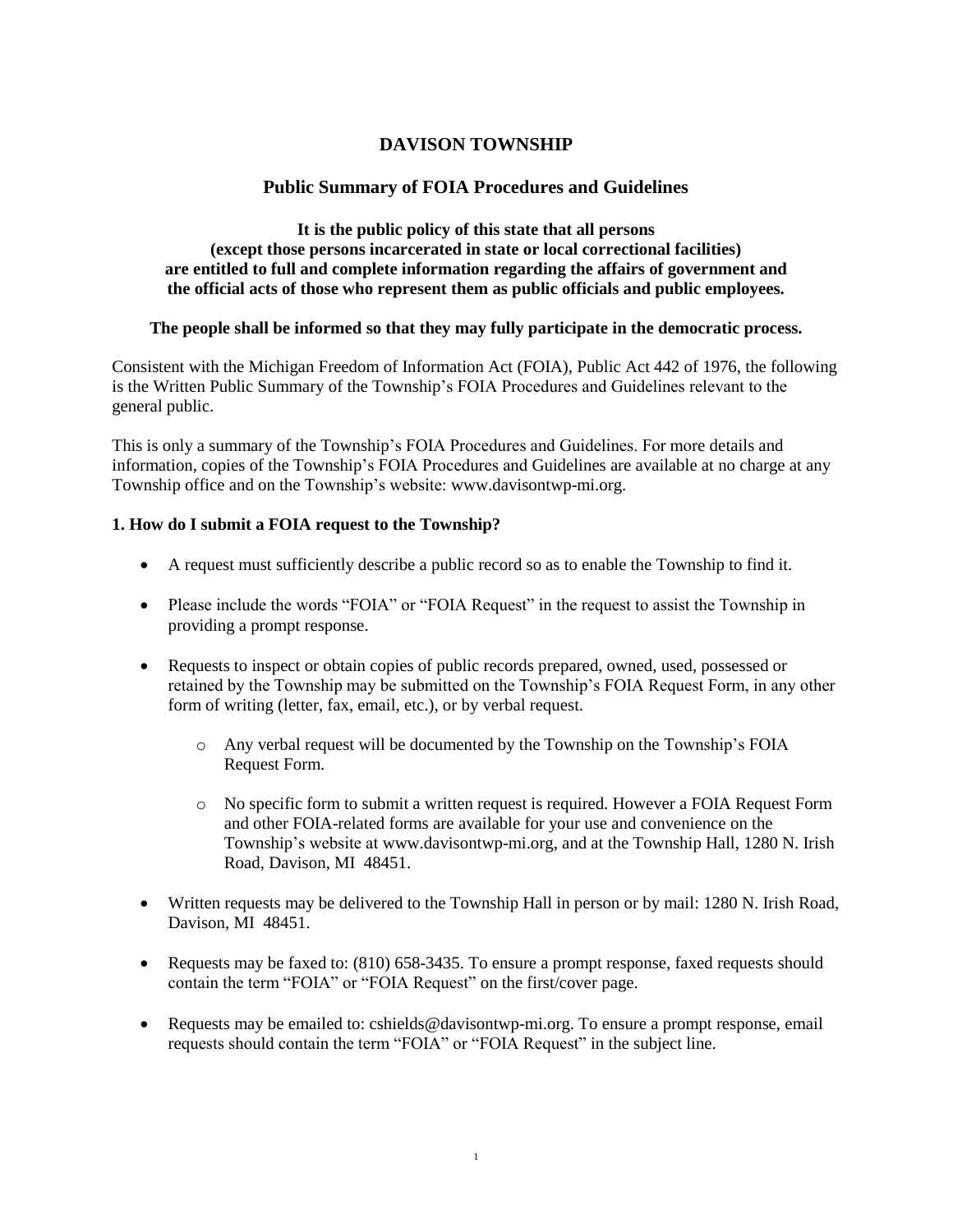## **2. What kind of response can I expect to my request?**

- Within 5 business days after receiving a FOIA request the Township will issue a response. If a request is received by fax or email, the request is deemed to have been received on the following business day. The Township will respond to your request in one of the following ways:
- $\bullet$
- o Grant the request,
- o Issue a written notice denying the request,
- o Grant the request in part and issue a written notice denying in part the request,
- o Issue a notice indicating that due to the nature of the request the Township needs an additional 10 business days to respond, or
- o Issue a written notice indicating that the public record requested is available at no charge on the Township's website
- If the request is granted, or granted in part, the Township will ask that payment be made for the allowable fees associated with responding to the request before the public record is made available.
- If the cost of processing the request is expected to exceed \$50, or if you have not paid for a previously granted request, the Township will require a deposit before processing the request.

## **3. What are the Township's deposit requirements?**

- If the Township has made a good faith calculation that the total fee for processing the request will exceed \$50.00, the Township will require that you provide a deposit in the amount of 50% of the total estimated fee. When the Township requests the deposit, it will provide you a non-binding best efforts estimate of how long it will take to process the request after you have paid your deposit.
- If the Township receives a request from a person who has not paid the Township for copies of public records made in fulfillment of a previously granted written request, the Township will require a deposit of 100% of the estimated processing fee before it begins to search for the public record for any subsequent written request when **all** of the following conditions exist:
	- $\circ$  The final fee for the prior written request is not more than 105% of the estimated fee;
	- o The public records made available contained the information sought in the prior written request and remain in the Township's possession;
	- o The public records were made available to the individual, subject to payment, within the best effort time frame estimated by the Township to provide the records;
	- o Ninety (90) days have passed since the Township notified the individual in writing that the public records were available for pickup or mailing;
	- o The individual is unable to show proof of prior payment to the Township; and
	- o The Township has calculated an estimated detailed itemization that is the basis for the current written request's increased fee deposit.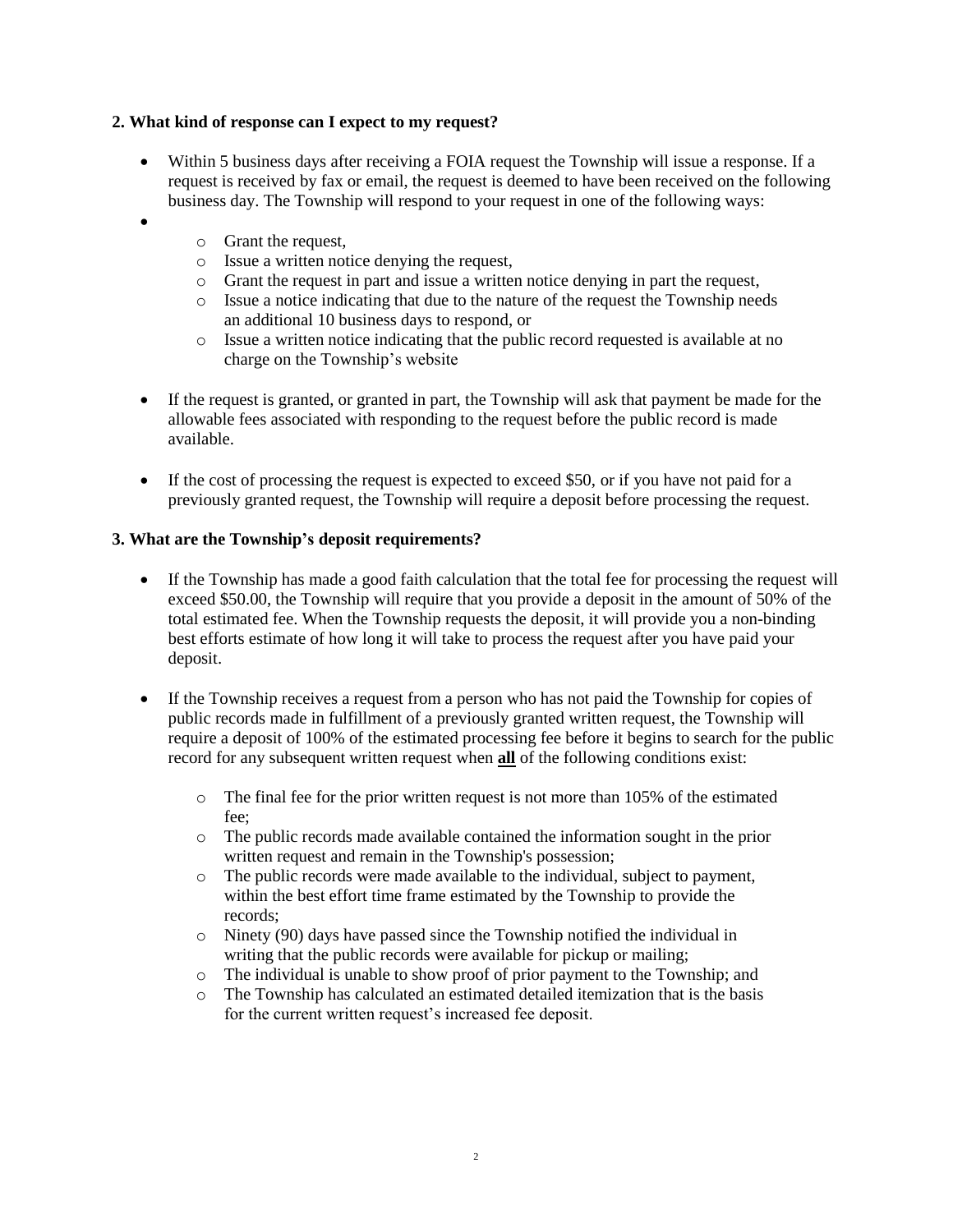- The Township will not require the 100% estimated fee deposit if any of the following apply:
	- o The person making the request is able to show proof of prior payment in full to the Township;
	- o The Township is subsequently paid in full for all applicable prior written requests; or
	- o Three hundred sixty five (365) days have passed since the person made the request for which full payment was not remitted to the Township.

### **4. How does the Township calculate FOIA processing fees?**

The Michigan FOIA statute permits the Township to charge for the following costs associated with processing a request:

- Labor costs associated with copying or duplication, which includes making paper copies, making digital copies, or transferring digital public records to non-paper physical media or through the Internet.
- Labor costs associated with searching for, locating and examining a requested public record, when failure to charge a fee will result in unreasonably high costs to the Township.
- Labor costs associated with a review of a record to separate and delete information exempt from disclosure, when failure to charge a fee will result in unreasonably high costs to the Township.
- The cost of copying or duplication, not including labor, of paper copies of public records. This may include the cost for copies of records already on the township's website if you ask for the township to make copies.
- The cost of computer discs, computer tapes or other digital or similar media when the requester asks for records in non-paper physical media. This may include the cost for copies of records already on the township's website if you ask for the township to make copies.
- The cost to mail or send a public record to a requestor.

### **Labor Costs**

- All labor costs will be estimated and charged in 15-minute increments, with all partial time increments rounded down. If the time involved is less than 15 minutes, there will be no charge.
- Labor costs will be charged at the hourly wage of the lowest-paid Township employee capable of doing the work in the specific fee category, regardless of who actually performs work.
- Labor costs will also include a charge to cover or partially cover the cost of fringe benefits. Township may add up to 50% to the applicable labor charge amount to cover or partially cover the cost of fringe benefits, but in no case may it exceed the actual cost of fringe benefits.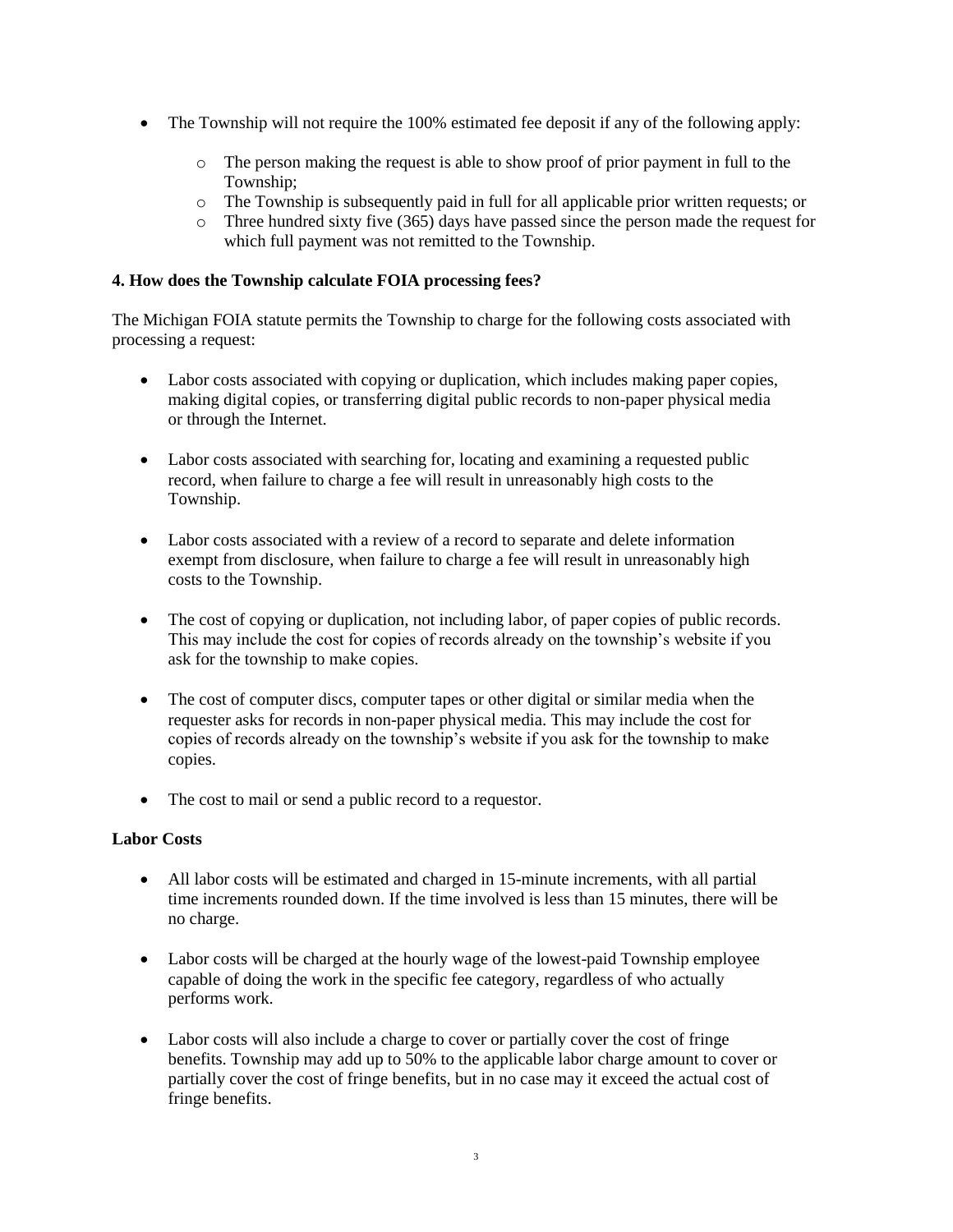- Overtime wages will not be included in labor costs unless agreed to by the requestor; overtime costs will not be used to calculate the fringe benefit cost.
- Contracted labor costs will be charged at the hourly rate of \$48.90 (6 times the state minimum hourly wage)

A labor cost will not be charged for the search, examination, review and the deletion and separation of exempt from nonexempt information unless failure to charge a fee would result in unreasonably high costs to the Township. Costs are unreasonably high when they are excessive and beyond the normal or usual amount for those services compared to the Township's usual FOIA requests, because of the nature of the request in the particular instance. The Township must specifically identify the nature of the unreasonably high costs in writing.

# **Copying and Duplication**

The Township must use the most economical method for making copies of public records, including using double-sided printing, if cost-saving and available.

# *Non-paper Copies on Physical Media*

- The cost for records provided on non-paper physical media, such as computer discs, computer tapes or other digital or similar media will be at the actual and most reasonably economical cost for the non-paper media.
- This cost will be charged only if the Township has the technological capability necessary to provide the public record in the requested non-paper physical media format.

# *Paper Copies*

- Paper copies of public records made on standard letter  $(8 \frac{1}{2} \times 11)$  or legal  $(8 \frac{1}{2} \times 14)$ sized paper will not exceed \$.10 per sheet of paper.
- Copies for non-standard sized sheets will paper will reflect the actual cost of reproduction.

# **Mailing Costs**

- The cost to mail public records will use a reasonably economical and justified means.
- The Township may charge for the least expensive form of postal delivery confirmation.
- No cost will be made for expedited shipping or insurance unless you request it.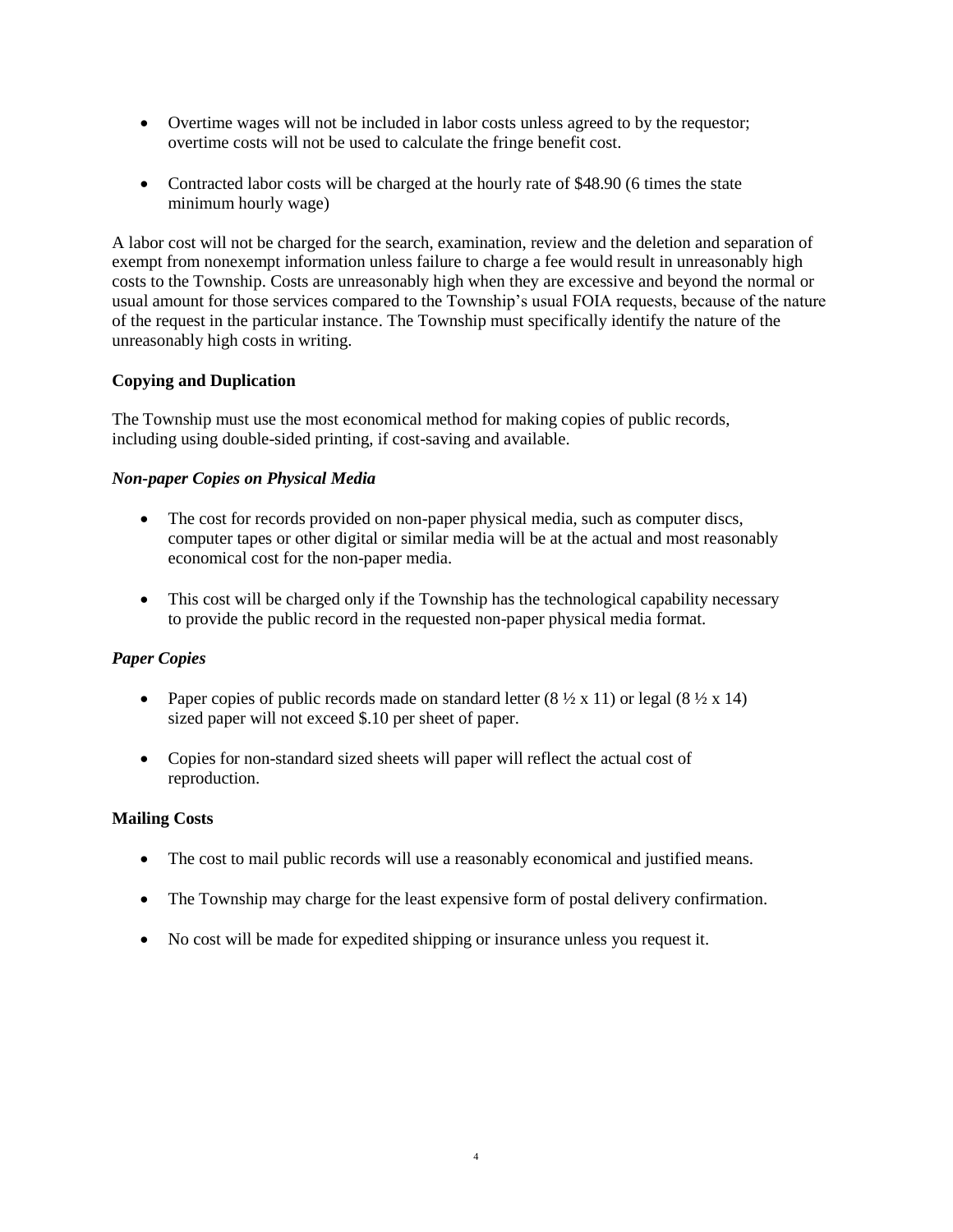## **Waiver of Fees**

The cost of the search for and copying of a public record may be waived or reduced if in the sole judgment of the FOIA Coordinator a waiver or reduced fee is in the public interest because it can be considered as primarily benefitting the general public. The township board may identify specific records or types of records it deems should be made available for no charge or at a reduced cost.

## **5. How do I qualify for an indigence discount on the fee?**

The Township will discount the first \$20.00 of fees for a request if you submit an affidavit stating that you are:

- Indigent and receiving specific public assistance; or
- If not receiving public assistance, stating facts demonstrating an inability to pay because of indigence.

You are **not** eligible to receive the \$20.00 discount if you:

- Have previously received discounted copies of public records from the Township twice during the calendar year; or
- Are requesting information on behalf of other persons who are offering or providing payment to you to make the request.

An affidavit is sworn statement. For your convenience, the Township has provided an Affidavit of Indigence for the waiver of FOIA fees on the back of the Township FOIA Request Form, which is available on the Township's website: www.davisontwp-mi.org.

### **6. May a nonprofit organization receive a discount on the fee?**

A nonprofit organization advocating for developmentally disabled or mentally ill individuals that is formally designated by the state to carry out activities under subtitle C of the federal developmental disabilities assistance and bill of rights act of 2000, Public Law 106-402, and the protection and advocacy for individuals with mental illness act, Public Law 99-319, may receive a \$20.00 discount if the request meets all of the following requirements in the Act:

- o Is made directly on behalf of the organization or its clients.
- o Is made for a reason wholly consistent with the mission and provisions of those laws under section 931 of the mental health code, 1974 PA 258, MCL 330.1931.
- o Is accompanied by documentation of its designation by the state, if requested by the public body.